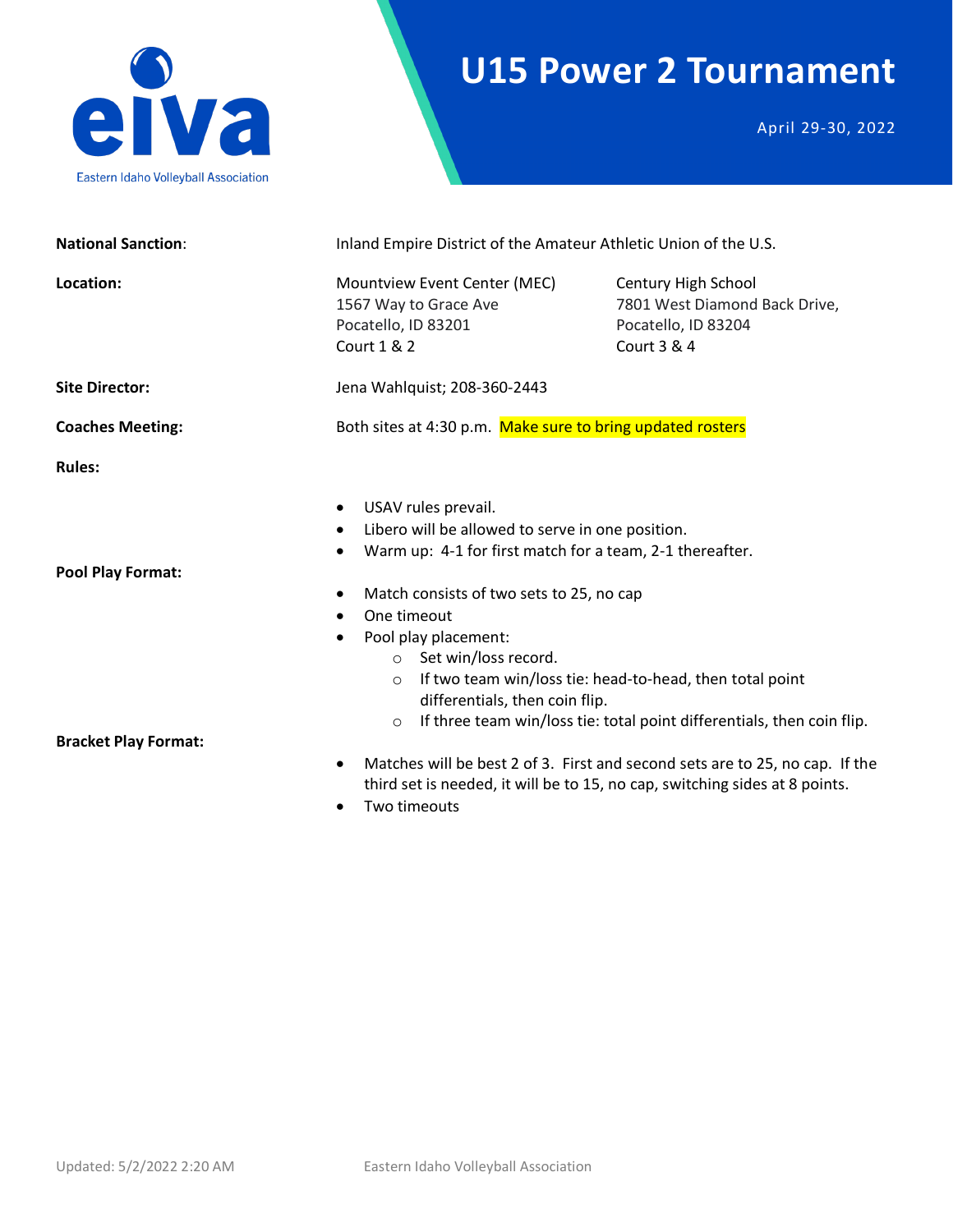# **Pools, Friday 5 PM**

| Pool A (Court 1)<br>MEC Court 5         | Pool B (Court 2)<br>MEC Court 6 | Pool C (Court 3)<br>Century High School |
|-----------------------------------------|---------------------------------|-----------------------------------------|
| <b>ID Peak 15 Wendy</b>                 | <b>Bonneville 15</b>            | <b>Magic Valley Ridge 15</b>            |
| <b>JEV 15</b>                           | <b>Butte 15 Black</b>           | <b>EIVC 15 Kylie</b>                    |
| <b>IMUA Carrianne</b>                   | <b>IMUA Tina</b>                | <b>ID Peak 15 Aaron</b>                 |
| <b>Slam</b>                             | <b>Shelley Winder</b>           | <b>IMUA Marci</b>                       |
| Pool D (Court 4)<br>Century High School |                                 |                                         |
| <b>EIVC 15 Bre-Ash</b>                  |                                 |                                         |
| <b>Shelley Gillespie</b>                |                                 |                                         |
| <b>Ririe Legends 15 Blue</b>            |                                 |                                         |
| <b>SSCVA 15 Blue</b>                    |                                 |                                         |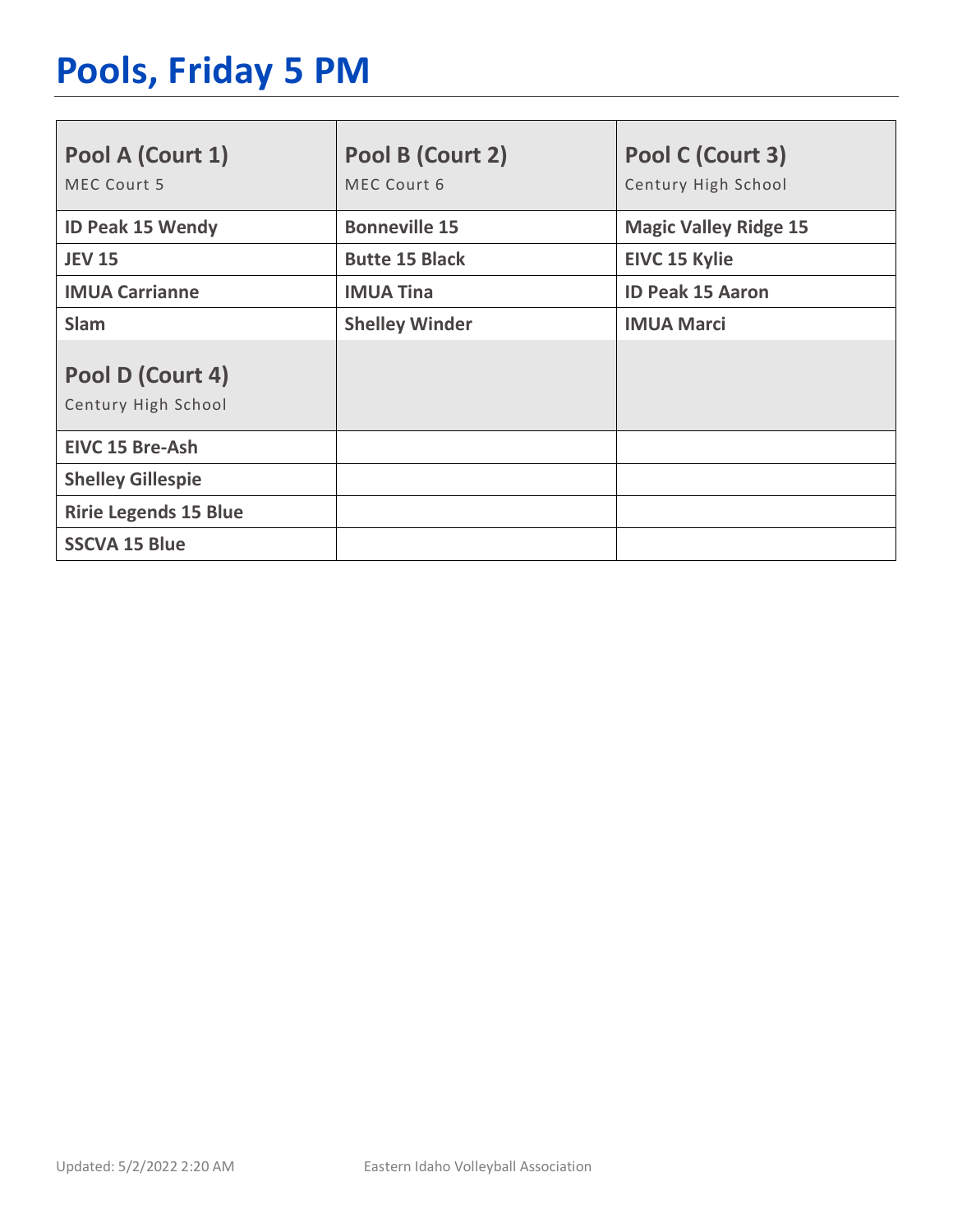# **Pool Play, 4 Teams**

*Matches consist of two sets to 25, no cap.*

*Pool place is determined by win/loss record. In the event a two-team tiebreaker is needed, use head-to-head result, then total point differentials, then a coin flip. In the event a three-team tiebreaker is needed, use total point differentials, then a coin flip.*

*Point differential is the point difference in a set score between two teams. For example, if team 1 wins a set over team 3 by a score of 25-20, record +5 for team 1 and -5 for team 3. At the end of pool play, sum the point differentials for each team to get a total point differential amount.* 

|        | <b>Team Name</b> | <b>Wins</b> | <b>Losses</b> | <b>Point Differentials</b> | <b>Total</b> | <b>Place</b> |
|--------|------------------|-------------|---------------|----------------------------|--------------|--------------|
| Team 1 |                  |             |               |                            |              |              |
| Team 2 |                  |             |               |                            |              |              |
| Team 3 |                  |             |               |                            |              |              |
| Team 4 |                  |             |               |                            |              |              |

|                                        | Match $2 \times 4(1)$ Scores:              |
|----------------------------------------|--------------------------------------------|
|                                        |                                            |
|                                        | Match $4 \quad 2 \text{ vs } 3(1)$ Scores: |
| Match 5 $3$ vs 4 (2) Scores:           |                                            |
| Match $6 \t1 \text{ vs } 2(4)$ Scores: |                                            |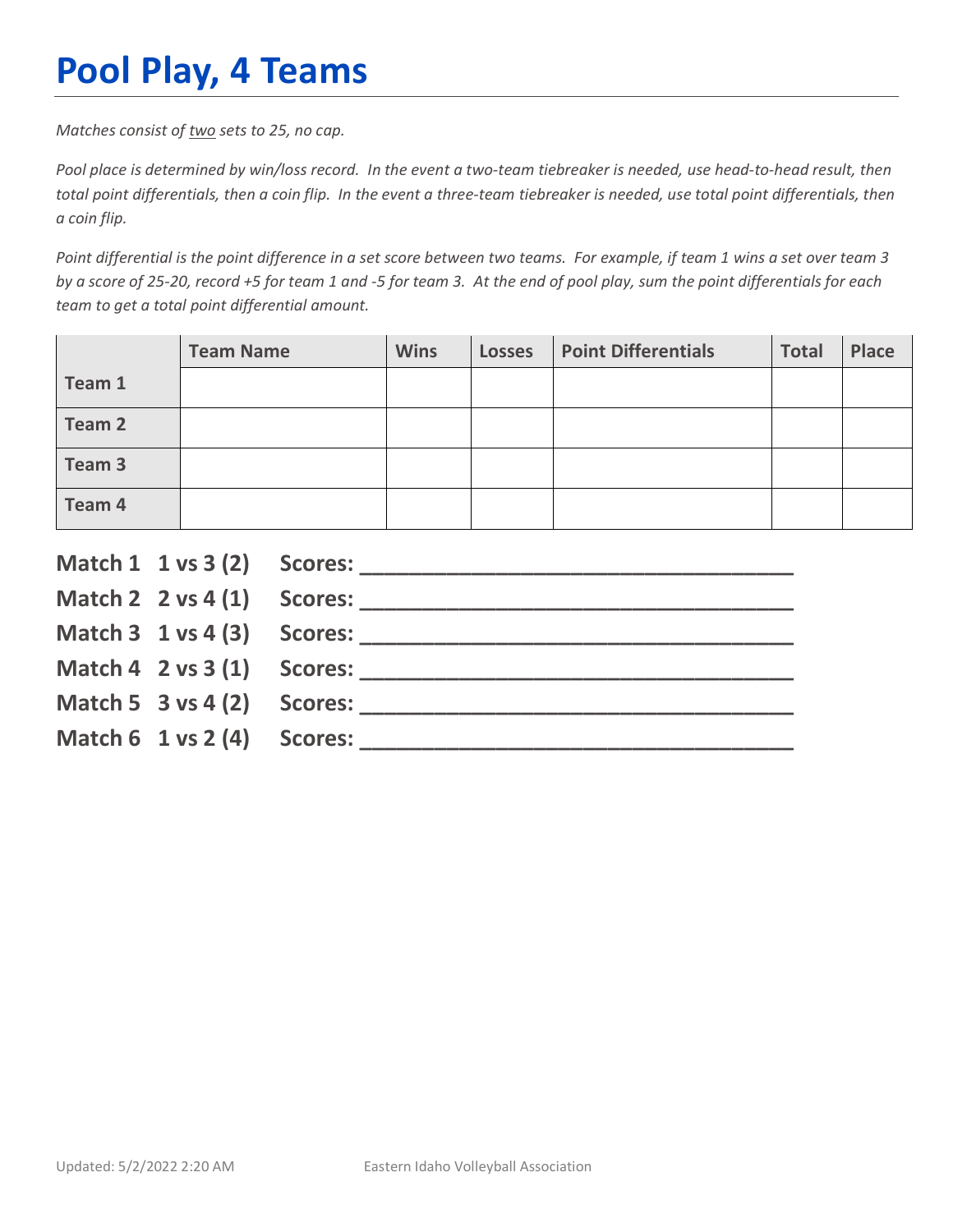# **Pool Play, 3 Teams**

*Matches consist of three sets to 25, no cap.*

*Pool place is determined by win/loss record. In the event a two-team tiebreaker is needed, use head-to-head result, then total point differentials, then a coin flip. In the event a three-team tiebreaker is needed, use total point differentials, then a coin flip.*

*Point differential is the point difference in a set score between two teams. For example, if team 1 wins a set over team 3 by a score of 25-20, record +5 for team 1 and -5 for team 3. At the end of pool play, sum the point differentials for each team to get a total point differential amount.* 

|        | <b>Team Name</b> | <b>Wins</b> | <b>Losses</b> | <b>Point Differentials</b> | <b>Total</b> | Place |
|--------|------------------|-------------|---------------|----------------------------|--------------|-------|
| Team 1 |                  |             |               |                            |              |       |
| Team 2 |                  |             |               |                            |              |       |
| Team 3 |                  |             |               |                            |              |       |

| Match 1 1 vs 3 (2) Scores:               |                               |
|------------------------------------------|-------------------------------|
|                                          | Match $2 \times 3(1)$ Scores: |
| Match $3 \t1 \text{ vs } 2 \t3)$ Scores: |                               |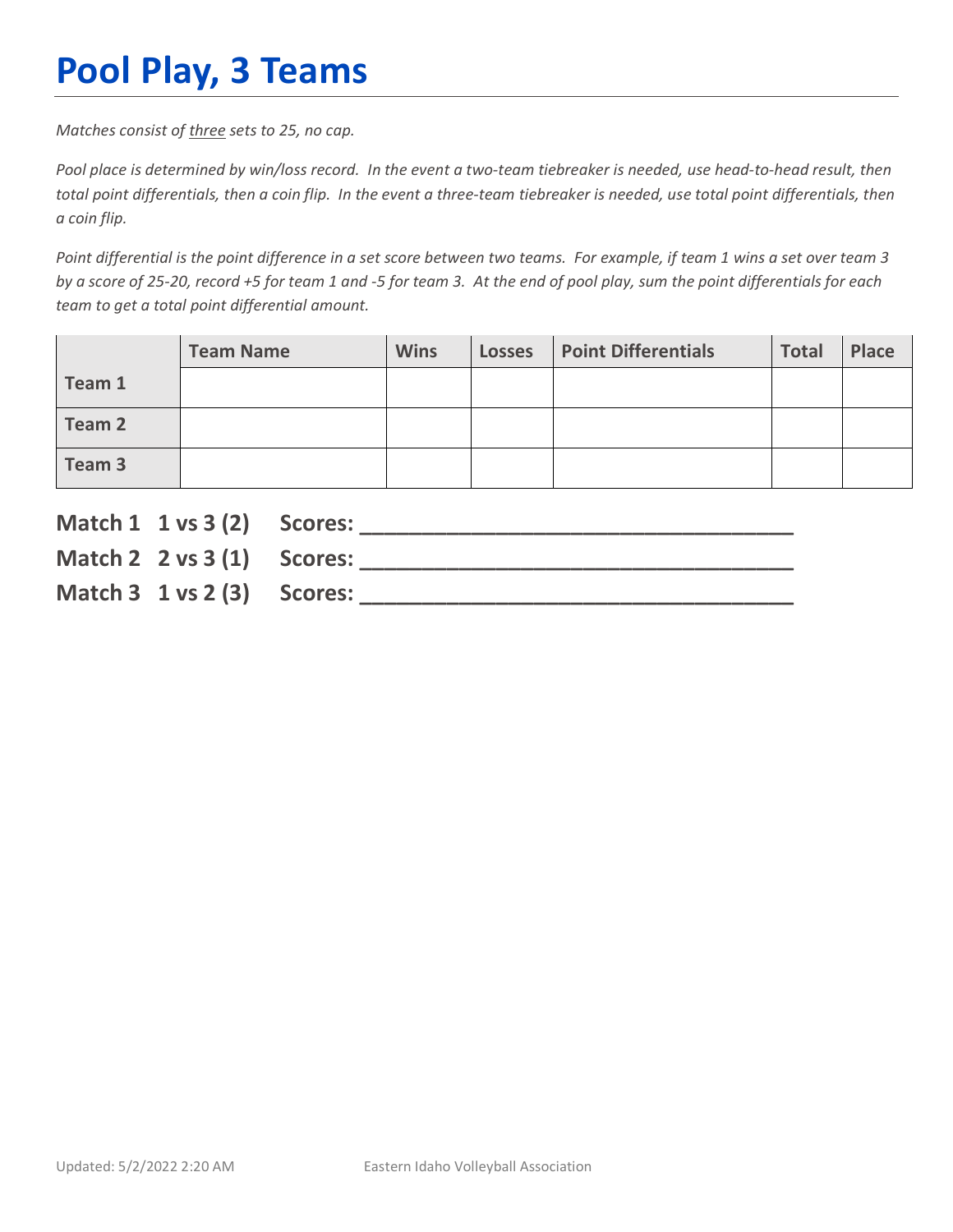# **Round 2 Pool Seeding**

*Teams are seeded by their pool place and number of pool play wins. When a tiebreaker is needed, use total point differentials, then a coin flip.* 

### Pool A Teams

| Pool A   Team Name | <b>Wins</b> | <b>Total Point Diff</b> |  |
|--------------------|-------------|-------------------------|--|
|                    |             |                         |  |
|                    |             |                         |  |
|                    |             |                         |  |
|                    |             |                         |  |

### **Pool B Teams**

| Pool B   Team Name | <b>Wins</b> | <b>Total Point Diff</b> |  |
|--------------------|-------------|-------------------------|--|
|                    |             |                         |  |
|                    |             |                         |  |
|                    |             |                         |  |
|                    |             |                         |  |

### **Pool C Teams**

| Pool C   Team Name | <b>Wins</b> | <b>Total Point Diff</b> |  |
|--------------------|-------------|-------------------------|--|
|                    |             |                         |  |
|                    |             |                         |  |
|                    |             |                         |  |
|                    |             |                         |  |

#### **Pool D Teams**

| Pool D   Team Name | <b>Wins</b> | <b>Total Point Diff</b> |  |
|--------------------|-------------|-------------------------|--|
|                    |             |                         |  |
|                    |             |                         |  |
|                    |             |                         |  |
|                    |             |                         |  |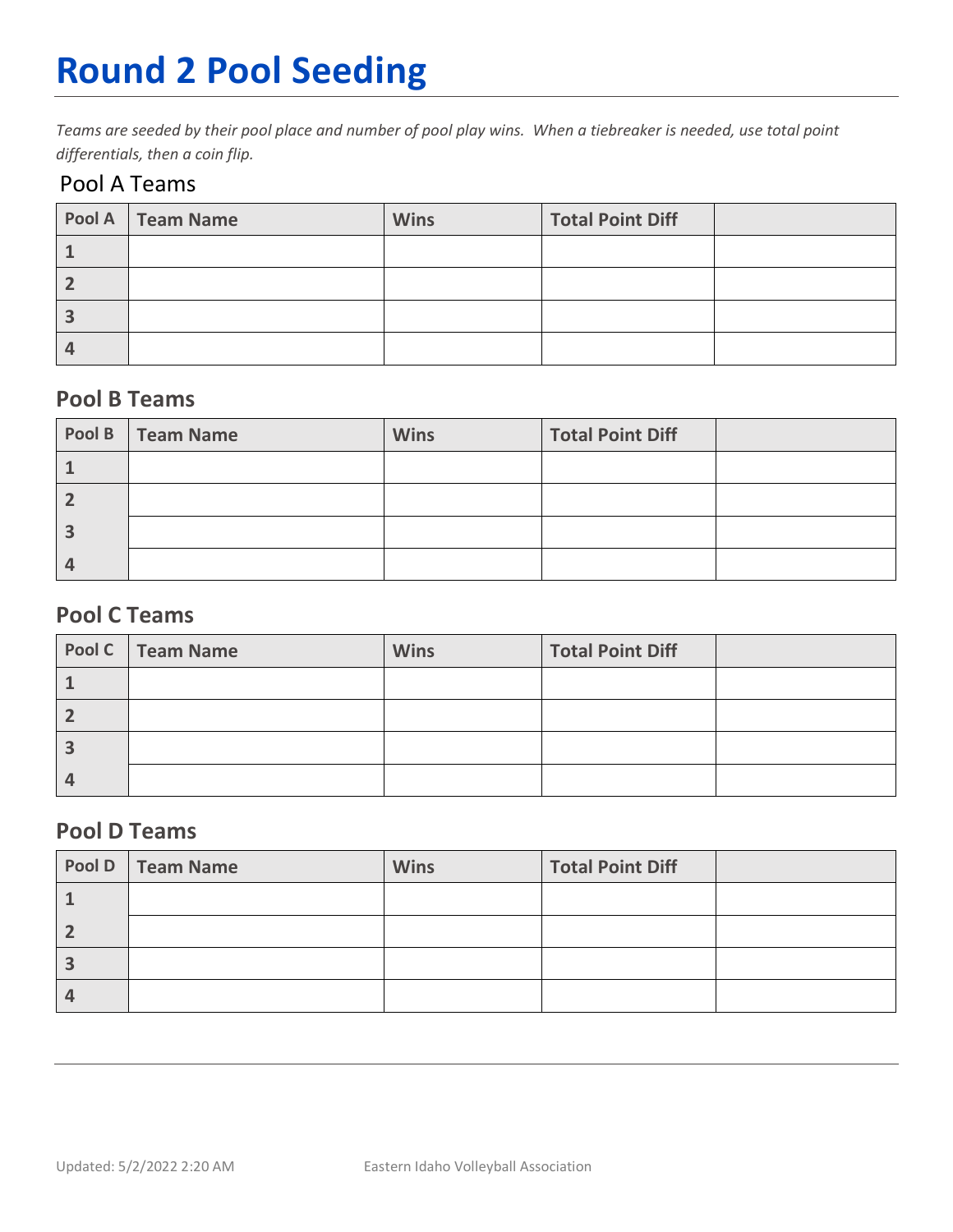# **Round 2 Pools, Saturday 8 AM**

| Pool AA (Court 1)<br>MEC Court 1 |                         | Pool BB (Court 2)<br>MEC Court 2           |                              | Pool CC (Court 3)<br>Century HS |                              |  |
|----------------------------------|-------------------------|--------------------------------------------|------------------------------|---------------------------------|------------------------------|--|
| A1                               | <b>ID Peak 15 Wendy</b> | A2                                         | <b>JEV 15</b>                | A3                              | <b>Slam</b>                  |  |
| <b>B1</b>                        | <b>Bonneville 15</b>    | <b>B2</b>                                  | <b>Butte 15 Black</b>        | <b>B3</b>                       | <b>Shelley Winder</b>        |  |
| C1                               | <b>ID Peak 15 Aaron</b> | C <sub>2</sub>                             | <b>Magic Valley Ridge 15</b> | C <sub>3</sub>                  | <b>EIVC 15 Kylie</b>         |  |
| <b>D1</b>                        | <b>EIVC Bri-Ash</b>     | D <sub>2</sub><br><b>Shelley Gillespie</b> |                              | D <sub>3</sub>                  | <b>Ririe Legends 15 Blue</b> |  |
| Pool DD (Court 4)<br>Century HS  |                         |                                            |                              |                                 |                              |  |
| A4                               | <b>IMUA Cariann</b>     |                                            |                              |                                 |                              |  |
| <b>B4</b>                        | <b>IMUA Tina</b>        |                                            |                              |                                 |                              |  |
| C <sub>4</sub>                   | <b>IMUA Marci</b>       |                                            |                              |                                 |                              |  |
| D <sub>4</sub>                   | <b>SSCVA 15 Blue</b>    |                                            |                              |                                 |                              |  |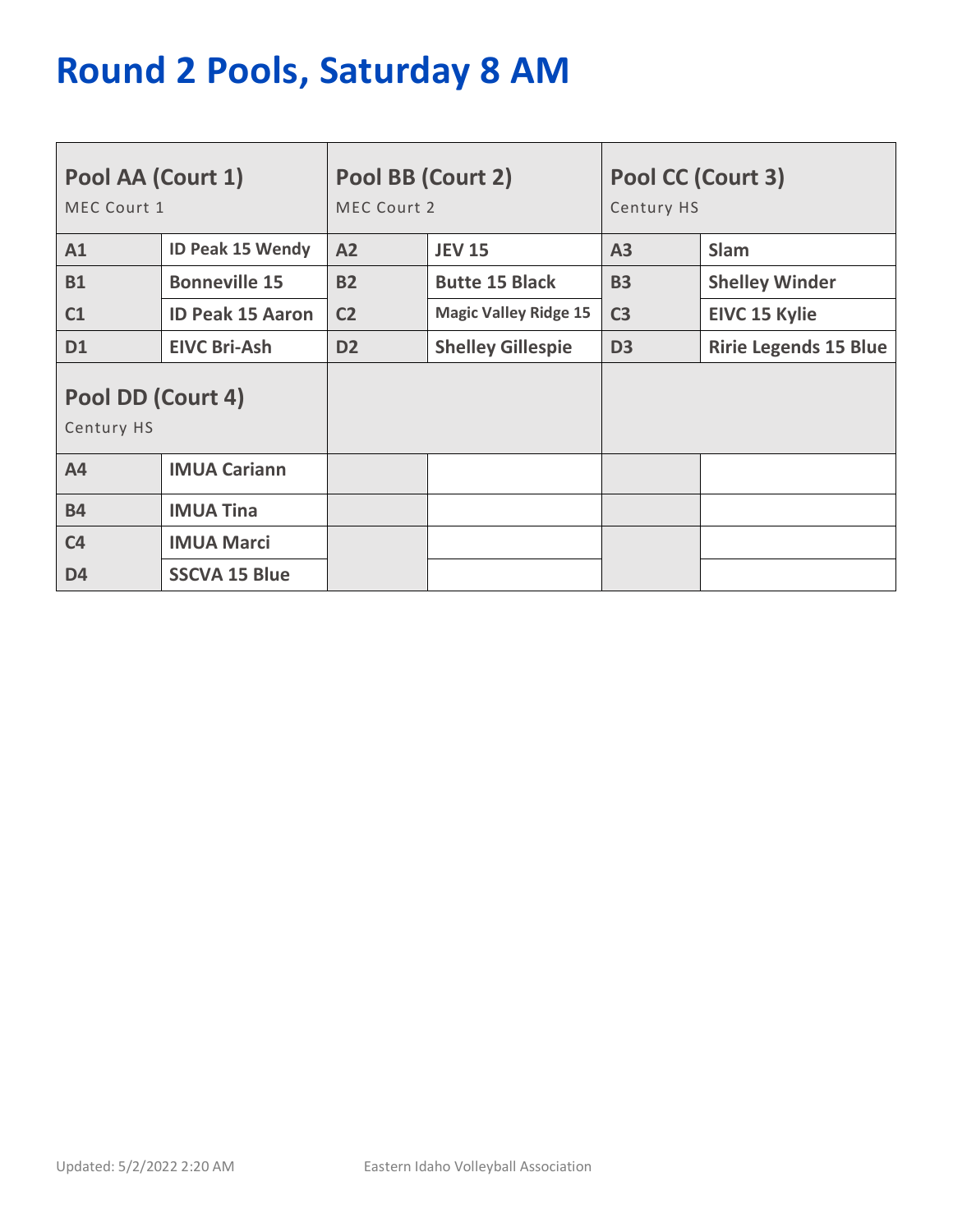# **Bracket Seeding**

*Teams are seeded by their pool place and number of pool play wins. When a tiebreaker is needed, use total point differentials, then a coin flip*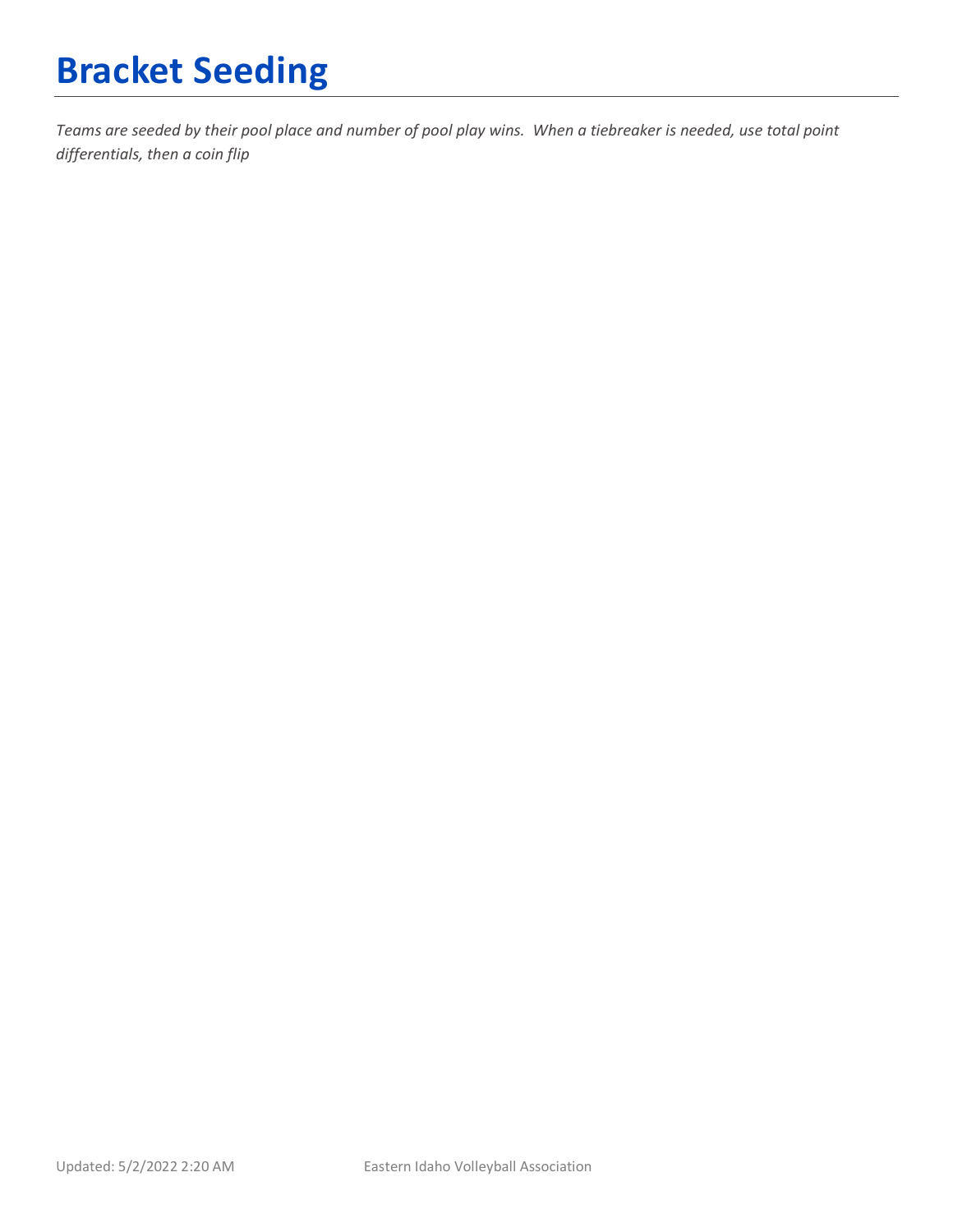### **1st Place Teams**

| Pool<br>AA | <b>Team Name</b> | <b>Wins</b> | <b>Total Point Diff</b> | Seeding (1-4) |
|------------|------------------|-------------|-------------------------|---------------|
|            |                  |             |                         |               |
|            |                  |             |                         |               |
|            |                  |             |                         |               |
|            |                  |             |                         |               |

### **2nd Place Teams**

| Pool<br><b>BB</b> | <b>Team Name</b> | <b>Wins</b> | <b>Total Point Diff</b> | Seeding (5-8) |
|-------------------|------------------|-------------|-------------------------|---------------|
|                   |                  |             |                         |               |
|                   |                  |             |                         |               |
|                   |                  |             |                         |               |
|                   |                  |             |                         |               |

### **3rd Place Teams**

| Pool<br>cc | <b>Team Name</b> | <b>Wins</b> | <b>Total Point Diff</b> | Seeding (9-12) |
|------------|------------------|-------------|-------------------------|----------------|
|            |                  |             |                         |                |
|            |                  |             |                         |                |
|            |                  |             |                         |                |
|            |                  |             |                         |                |

## **4th Place Teams**

| Pool      | <b>Team Name</b> | <b>Wins</b> | <b>Total Point Diff</b> | <b>Seeding (13-16)</b> |
|-----------|------------------|-------------|-------------------------|------------------------|
| <b>DD</b> |                  |             |                         |                        |
|           |                  |             |                         |                        |
|           |                  |             |                         |                        |
|           |                  |             |                         |                        |
|           |                  |             |                         |                        |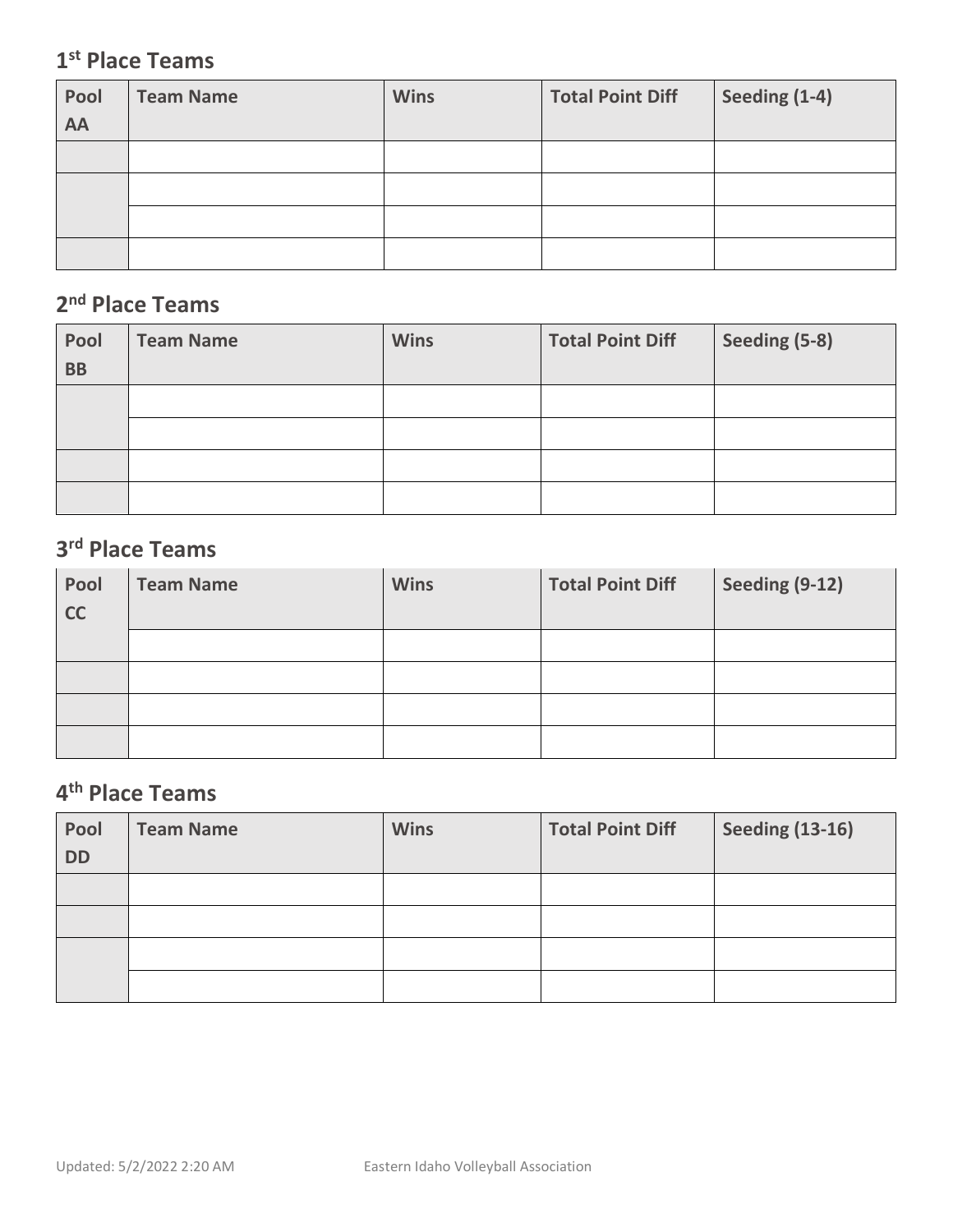### **Gold Bracket Championship**

#### **MEC Courts 5 & 6**

| (1) EIVC 15 Bre-Ash   |                       |                      |                 |
|-----------------------|-----------------------|----------------------|-----------------|
| Match 1, Ct. 1        |                       |                      |                 |
| Ref: 5                | EIVC 15 Bre-Ash       |                      |                 |
| 25-16, 25-20          |                       |                      |                 |
| (8) Shelley Gillespie |                       |                      |                 |
|                       | Match 5, Ct. 1        |                      |                 |
|                       | Ref: Loser Match 3    | EIVC 15 Bre-Ash      |                 |
| (4) Bonneville 15     | $25 - 21, 25 - 22$    |                      |                 |
| Match 3, Ct. 1        |                       |                      |                 |
| Ref: Loser Match 1    | Bonneville 15         |                      |                 |
| 25-21, 27-25          |                       |                      |                 |
| (5) JEV 15            |                       |                      |                 |
|                       |                       | Match 7, Ct. 1       |                 |
|                       |                       |                      |                 |
|                       |                       | Ref: Loser Match 5/6 | EIVC 15 Bre-Ash |
| (3) ID Peak 15 Aaron  |                       | 25-17, 25-18         |                 |
| Match 4, Ct. 2        |                       |                      |                 |
| Ref: Loser Match 2    | Butte 15 Black        |                      |                 |
| 9-25, 25-20, 12-15    |                       |                      |                 |
| (6) Butte 15 Black    |                       |                      |                 |
|                       | Match 6, Ct. 2        |                      |                 |
|                       | Ref: Loser Match 4    | Butte 15 Black       |                 |
| (2) ID Peak 15 Wendy  | $25-13, 25-22$        |                      |                 |
| Match 2, Ct. 2        |                       |                      |                 |
| Ref: 6                | Magic Valley Ridge 15 |                      |                 |
| 25-16, 22-25, 12-15   |                       |                      |                 |